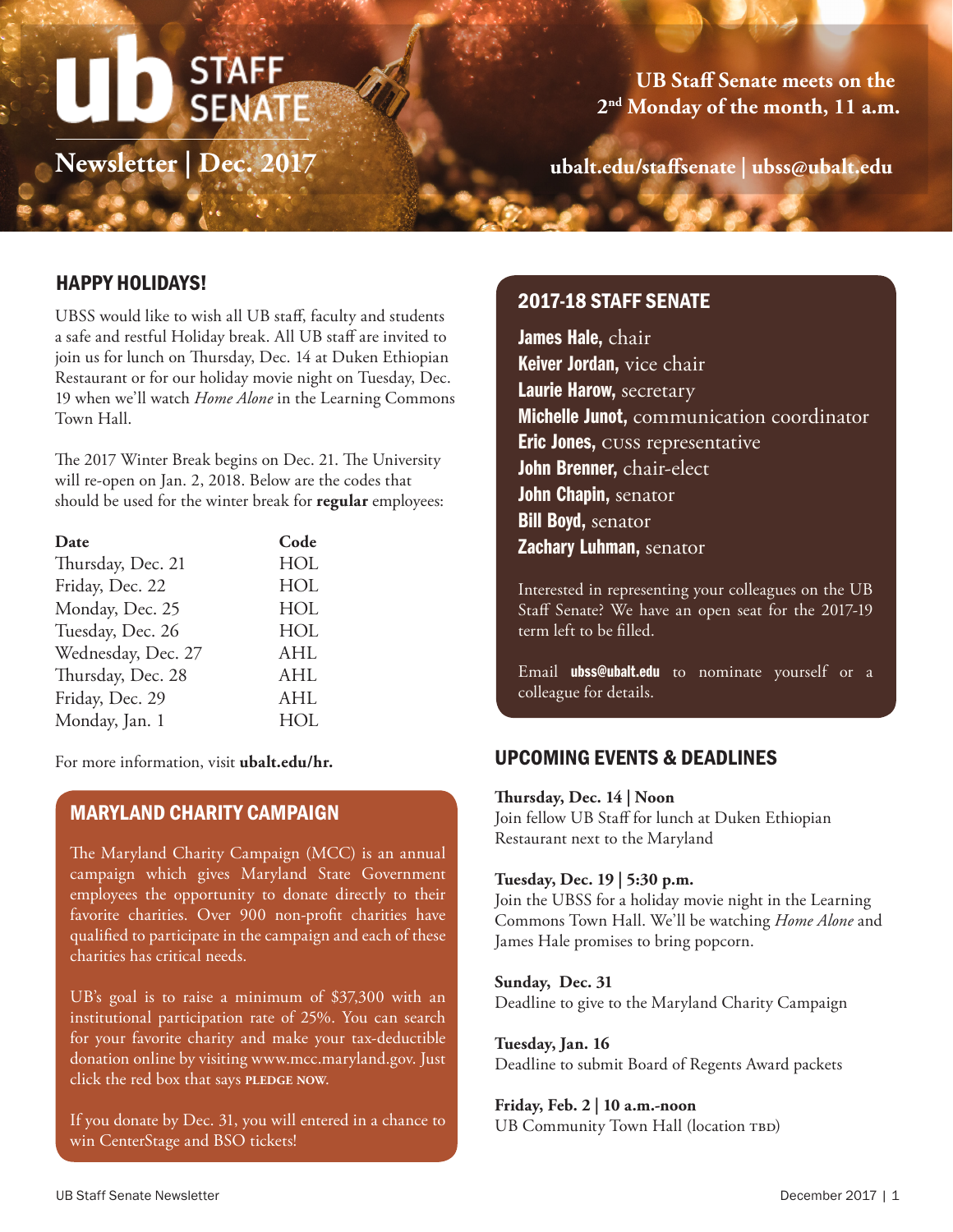## Q&A WITH CHAIR-ELECT JOHN BRENNER



On a bright, cold day earlier this fall, John Brenner, ubss chair-elect sat down with Michelle Junot, ubss communications coordinator Michelle Junot to answer questions concerning his role at the University, shared governance, and elephant entrepreneurship.

MJ: THANK YOU FOR AGREEING TO TALK WITH ME TODAY. LET'S START AT THE BEGINNI—

JB: I was born a coal miner's daughter…

MJ: NO. I WAS THINKING MORE LIKE YOUR POSITION AT UB…

JB: Sure. I'm the Director of the Early College Initiatives

#### MJ: NEAT, BUT WHAT DOES THAT MEAN EXACTLY?

JB: I manage the University's dual enrollment, the College Readiness Academy, the Summer Academy, the Summer Achievement Institute, and the Freshmen Transition Program.

#### MJ: AND YOU'RE ALSO A GRADUATE OF UB, CORRECT?

JB: I've actually been a student, faculty, staff, and alumni. When I was pursuing my MBA, I was all four at once.

#### MJ: HOW LONG HAVE YOU SERVED ON THE STAFF SENATE?

JB: Since 2014. During that time, I've been a senator, secretary, cuss rep., chair, and now chair-elect.

### MJ: WHY VOLUNTEER YOUR TIME FOR SHARED GOVERNANCE WHEN YOU ALREADY DO SO MUCH?

JB: Staff need representation. They need someone to say the things they otherwise wouldn't have the opportunity to say. We need people to communicate, to have influence in the life of the university. Shared governance allows each member of this community to contribute to the conversation and voice concerns, and that's a good thing.

### MJ: WHAT'S SOMETHING YOUR COLLEAGUES MIGHT NOT KNOW ABOUT YOU?

JB: Most people don't know I was a high-school dropout.

### MJ: DOES THAT EXPERIENCE INFLUENCE YOUR WORK WITH DUAL-ENROLLED STUDENTS?

JB: Absolutely. Whenever I meet with a new group of students, I first tell them, "Congratulations! You made it further than I did." I dropped out of a city high school, so if I can help kids not do that--and not just tread water, but to actually get an advantage--then I feel like that's paying it back.

## MJ: IT'S NO SECRET THAT THE LAST FEW YEARS HAVE BEEN CHALLENGING AT UB, ESPECIALLY FOR STAFF. WHY DO YOU KEEP SHOWING UP TO WORK EVERY DAY?

JB: I love my job. Really. It's the best job I've ever had. I have autonomy to make decisions and to be creative. I get to do what I'm best at doing—forming partnerships and managing people, programs and money. I honestly cannot wait to come to work on Monday, and I'm often done with the weekend halfway through Sunday. I'm excited about the programs I work with, and I'd rather be at work than sitting at home.

## MJ: SO LISTEN...I HEARD YOU WERE IN A BAND THAT TOURED JAPAN. WE NEED TO KNOW MORE ABOUT THIS.

JB: In one of my former lives, I was in a recording band that played rock music. We went on tour several times, including Japan. It was exciting to be able to travel. I still occasionally get fan letters…

#### *[editor's note: we encourage googling said band]*

## MJ: FINALLY, IF WE GAVE YOU AN ELEPHANT THAT YOU HAD TO KEEP, WHAT WOULD YOU DO WITH SAID ELEPHANT?

JB: I'd rent ad space on it's sides—picture an elephant-sized sandwich board—and walk it down Charles St. at rush hour.

# BOARD OF REGENT AWARDS

A USM Board of Regents' (BOR) Staff Award is the highest honor bestowed by the BOR for achievements of exempt and non-exempt employees from USM institutions, who have demonstrated excellence in one of the following categories:

- **• Exceptional contribution** to the institution and/or unit to which the person belongs
- **• Outstanding service** to students in an academic or residential environment
- **Extraordinary public service** to the university or the greater community
- **• Effectiveness and efficiency** regarding an academic or administrative transformation
- **• Inclusion, multiculturalism, and social justice**

Winners receive \$2000 stipend and a plaque. For more information and to nominate a colleague, please refer to the nomination packet available at **ubalt.edu/staffsenate.**

## Packets are due **Tuesday, Jan. 16**